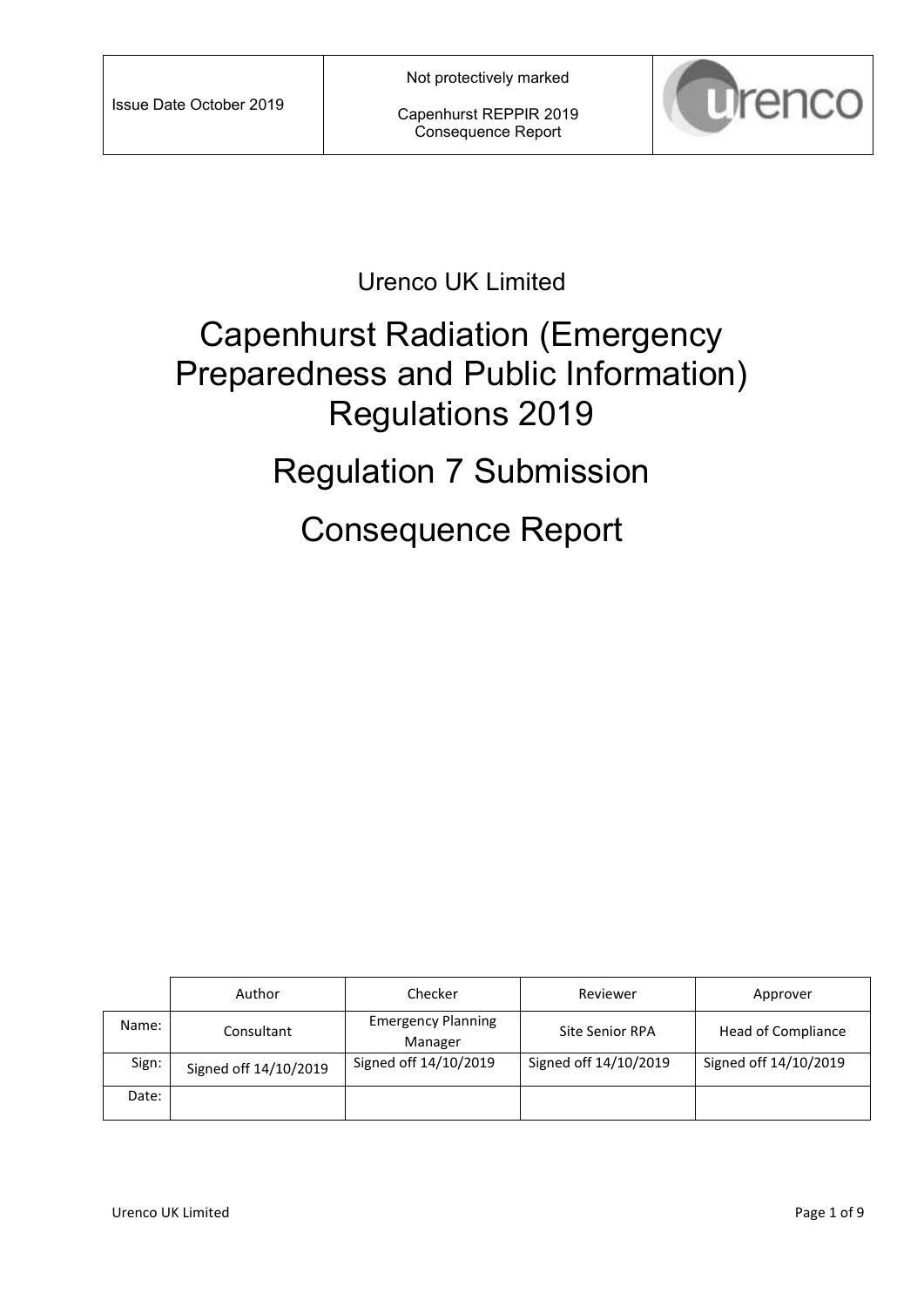

This is the consequence report for the Capenhurst Site as required by the Radiation (Emergency Preparedness and Public Information) Regulations 2019 (REPPIR19). Relevant sections of the regulations and support schedules are given in boxes for context.

Schedule 4, Part 1.

1. The following factual information must be provided in the operator's consequences report—

(a) the name and address of the operator;

(b) the postal address of the premises where the radioactive substance will be processed, manufactured, used or stored, or where the facilities for processing, manufacture, use or storage exist;

(c) the date on which it is anticipated that the work with ionising radiation will commence or, if it has already commenced, a statement to that effect.

There are three operators on the site:

(1) Urenco UK Limited (2) Urenco Nuclear Stewardship Limited; (3) Urenco ChemPlants Limited.

Address: Urenco UK Limited Capenhurst, Cheshire, CH1 6ER, UK

The address above is also the postal address of the premises where the radioactive substance will be processed, manufactured, used or stored, or where the facilities for processing, manufacture, use or storage exist.

Work with ionising radiation has already commenced on the site.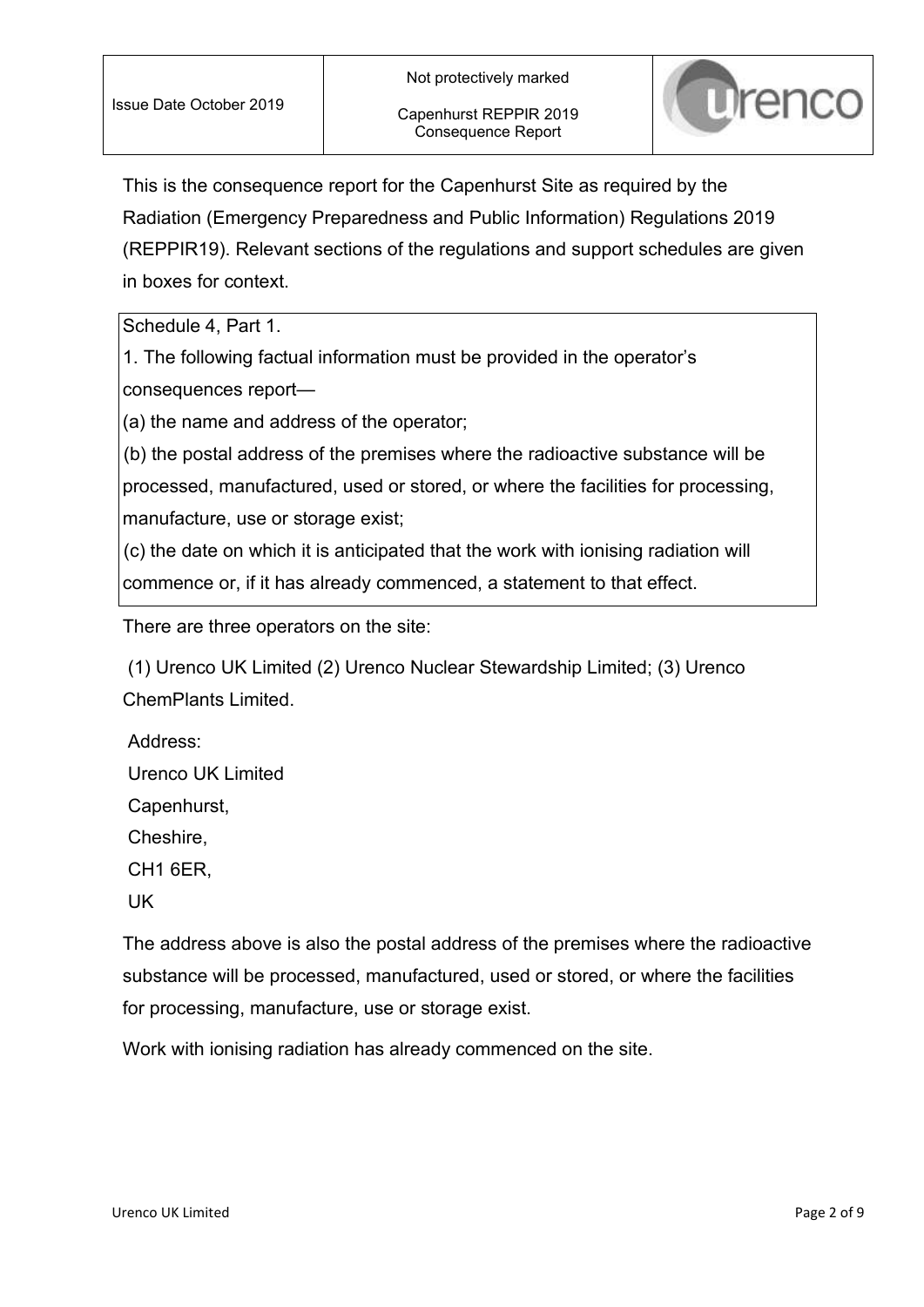

Schedule 4, Part 2.

2. The operator must include the following recommendations in the consequences report—

(a) the proposed minimum geographical extent, if any; and

(b) the minimum distances to which urgent protective action may need to be taken, marking against each distance the timescale for implementation of the relevant action.

From the radiological point of view, Urenco UK recommends that a Detailed Emergency Plan Zone should at least cover the area within 400 m of the areas where cylinders of uranium hexafluoride are stored or processed. This distance includes the area within which the avertable radiation dose exceeds the lower Emergency Reference Level (ERL) for shelter for the faults investigated. Up to this point, the benefits of the protective actions are thought to exceed the detriments. An indicative plot of the 400 m contour is shown in Figure 1 as the inner line. This is compared with the current DEPZ which is the 1 km radius circle.

Protective actions are recommended to avert dose. Shelter reduces dose from the moment it is implemented to the moment the plume passes that point. Therefore it should be implemented as soon as possible and stay in place at least until the release has stopped and the plume has passed that location.

People may be affected by the non-radiological effects of the release further downwind than the distance at which the lower ERL of shelter is just achieved.

Schedule 4, Part 2.

3. Where a minimum geographical extent is recommended under paragraph 2, the operator must also include within the consequences report—

(a) the recommended urgent protective action to be taken within that zone, if any,

together with timescales for the implementation of that action; and

(b) details of the environmental pathways at risk, in order to support the

determination of food and water restrictions in the event of a radiation emergency.

Inhalation is the dose pathway of initial concern. Thereafter the consumption of these compounds, particularly uranium, in contaminated foodstuffs should be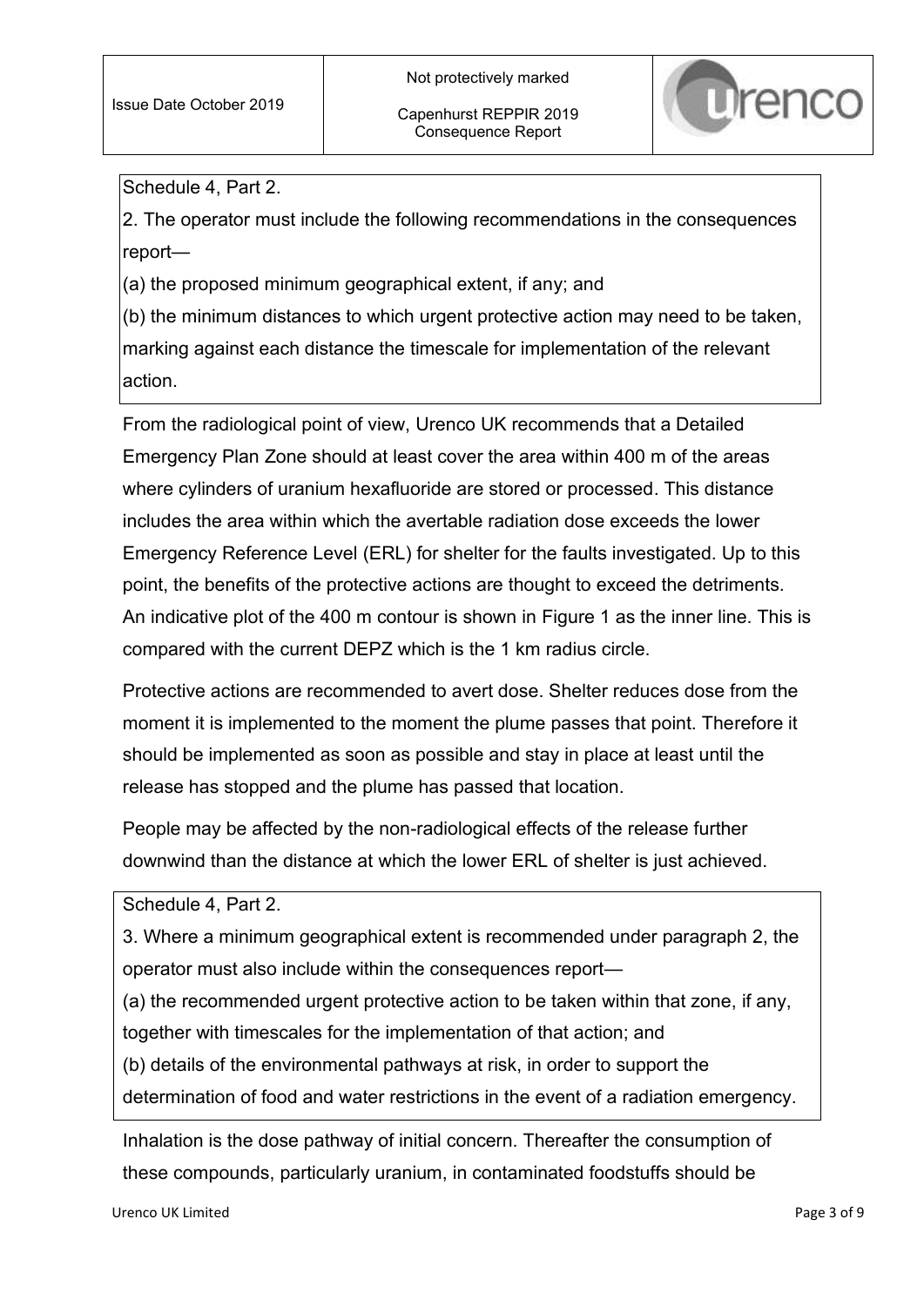

minimised. Thus there is an urgent need to give advice to shelter to those downwind of an atmospheric release or potential atmospheric release and a need to give advice not to eat fruit and vegetables harvested within the contaminated area since the release and to prevent locally produced milk being drunk from about a day after the event.

Rain can greatly enhance deposition and, in particular, showers during plume transit can result in significant deposition hot-spots where it rains through the plume. This may result in the need to control food production and consumption further from the site.

In dry weather, the levels of uranium in fresh vegetables and fruit could exceed the control values for radiological contamination out to 2 km – 3 km in average weather for a release towards the upper range of credible for a duration of two to eight hours. In adverse weather the effects could be further downwind.

The release of radionuclides and harmful chemicals to the water courses is also possible, particularly if water curtains are used in an attempt to reduce atmospheric dispersion, and post-accident surveying and area restrictions should consider this.

In the longer term there may be a need to change farming and domestic food growing on the effected land and to restrict access and the types of activity in some affected areas until remediation is completed.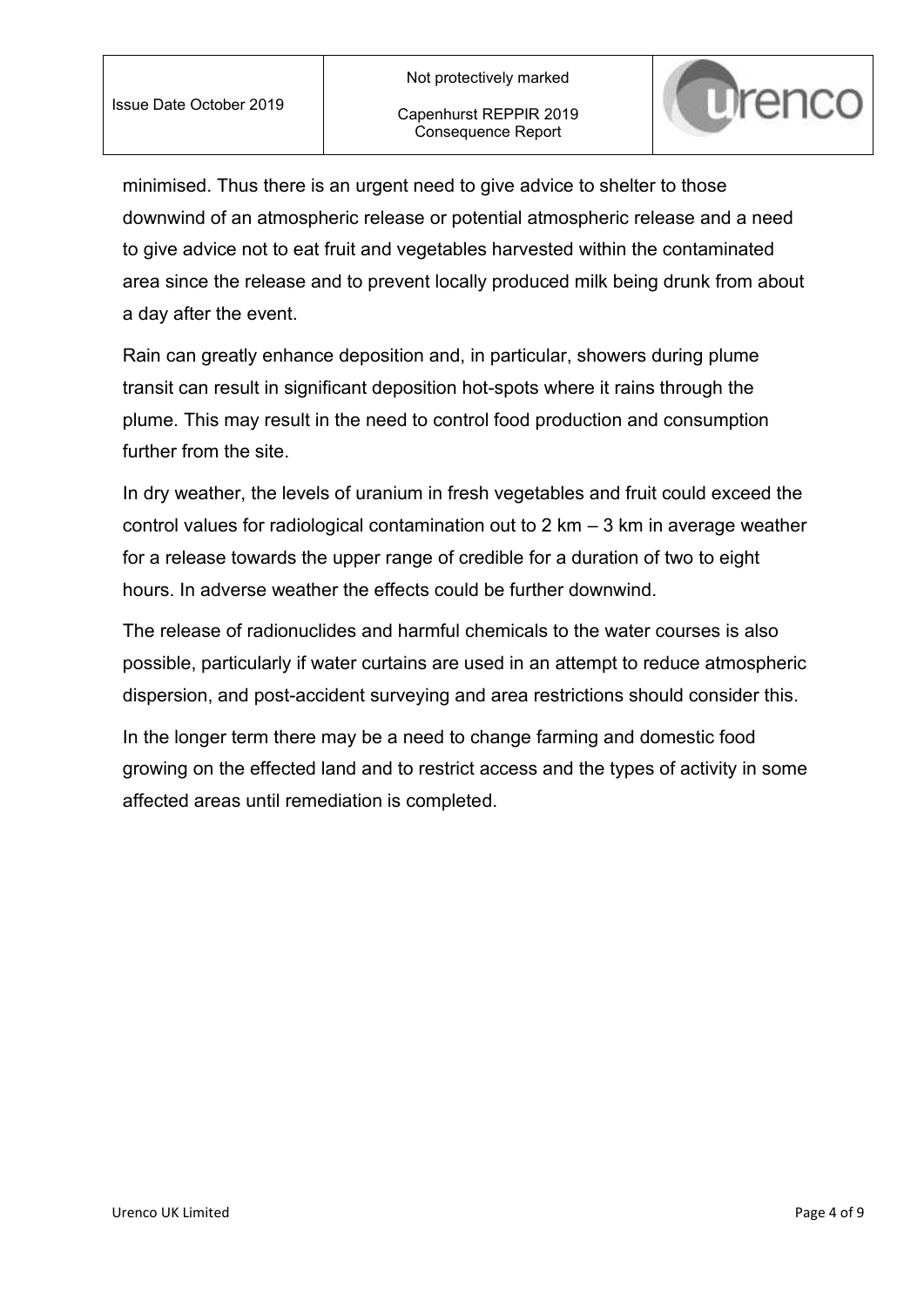

Schedule 4, Part 3.

Rationale

4. The operator must set out the rationale supporting each recommendation made in the consequences report.

5. In particular, the operator must set out—

(a) the rationale for its recommendation on the minimum distances for which urgent protective action may need to be taken; and

(b) where the operator and local authority have agreed that no off-site planning is required, and therefore no emergency planning is recommended, the rationale for that agreement.

All of the faults that could affect the public off-site (except criticality events, which are a special case) involve the release of uranium hexafluoride (UF $_6$ ) which poses both a radiological risk and a non-radiological risk.

A review of the site safety cases has identified a range of faults that result in the release of  $UF<sub>6</sub>$ . These releases can be prompt in those cases where the containment fails; for example

- cylinders being crushed by falling cranes or buildings;
- cylinders failing under excessive internal pressure which may result from operator errors or plant control failures leading to the heating of overfilled containers or the overheating of cylinders.

Releases can also continue for up to about eight hours where the initiating event exposes the  $UF_6$  to the atmosphere (breached or dropped cylinders) and then chemical and physical process mobilise the radioactive material or produce chemotoxic gases or fine suspensions.

The site safety cases consider the events that might befall a cylinder, or set of cylinders, and estimate the quantities that might be released initially and over the following period of time. From this, the radiological and non-radiological consequences are estimated and the distances downwind that certain thresholds are exceeded estimated.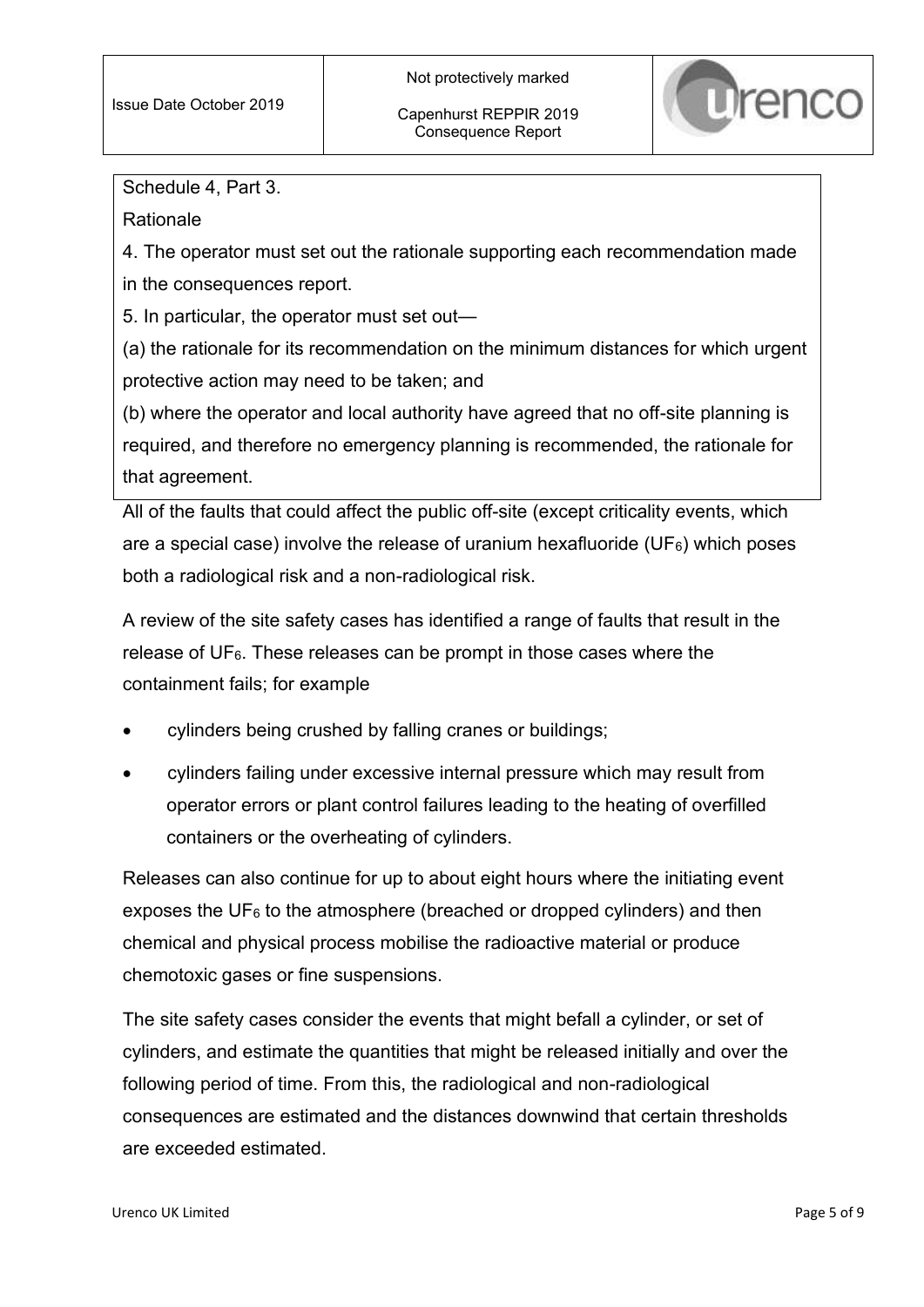

The largest potential releases result from faults that either move cylinders of feed within the process breaching their containment or where a building collapses and disrupts cylinders within the process and the systems around them. Safety case "best estimate" dose estimates are made on the basis of two cylinders being affected at once.

The best estimate calculations suggest shelter instructions, based on the lower ERL of 3 mSv avertable dose (7.5 mSv projected dose), would be between 120 m and 180 m downwind, depending on the duration of the release, but could be 400 m in adverse weather conditions. This assumes that shelter averts 40% of dose compared to being outside and that it is implemented immediately. Any delay in implementing shelter will reduce its effectiveness and bring the boundary inwards.

The radiation doses quoted are adult inhalation dose. It has been shown that the adult dose is the largest of the three age groups considered and that inhalation dose is significant higher than cloud dose and short-term ground dose.

Were radiological impacts the only concern, the advice might be that a DEPZ of 400 m from the locations where  $UF_6$  is stored, transported or processed, in which there was a plan to urgently advice shelter would be sufficient but see annex on non-radiological impacts.

In the event of a criticality, the local authority off-site plan should concentrate on evacuating the area close to the site (in case there are subsequent criticalities) and identifying those who may have been exposed. Exposed individuals will require dose assessment and counselling.

It should be noted that the consequences described above are for a particular event sequence. It is likely that, if the emergency scheme was initiated by Urenco, it would be in response to an event with lower consequences.

An outline planning zone of 5 km, as given in Schedule 5 of REPPIR19 for category 3 sites, is appropriate for the Capenhurst site.

#### **Annex – Non-radiological harm**

Urenco UK Limited Page 6 of 9 Three levels of potential harm are considered for non-radiological impacts.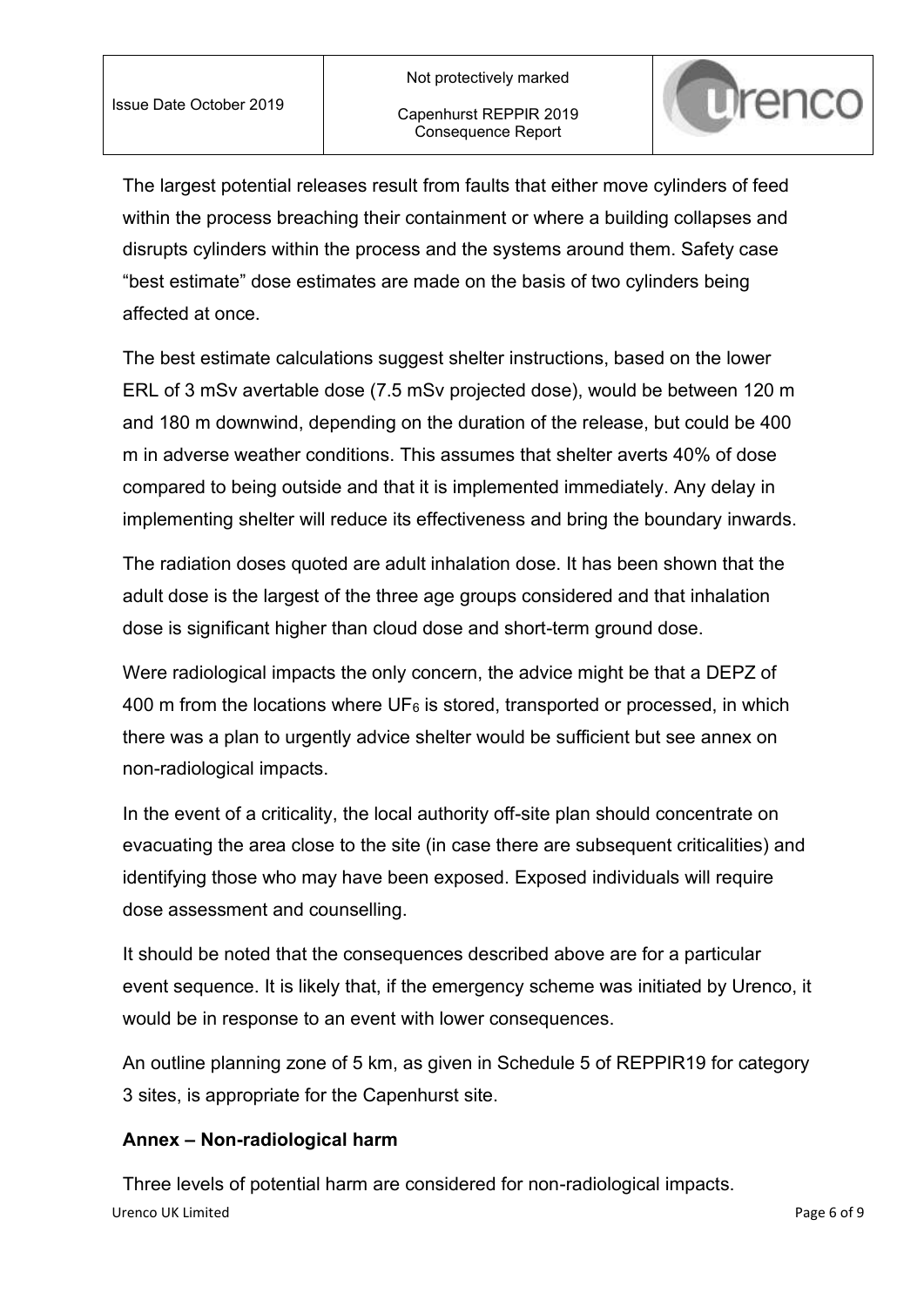

- 1. Discomfort level This is the onset of discomfort to individuals, without the potential for long term harm;
- 2. Dangerous Dose This is defined as a dose of a toxic gas, or heat or explosion overpressure which gives all of the following effects;
	- a. Severe distress to almost everyone;
	- b. A substantial fraction of the population requires medical attention;
	- c. Some people are seriously injured requiring prolonged treatment;
	- d. Any highly susceptible people might be killed.
- 3. Significant Likelihood of Death (SLOD) this is the level of toxicity that relates to the mortality of 50% of the exposed population.

For HF the following limits have been used:

|             | Uncomfortable 498 mg/m <sup>3</sup> .min |
|-------------|------------------------------------------|
| Dangerous   | 10000 mg/m <sup>3</sup> .min             |
| <b>SLOD</b> | 17466 mg/m <sup>3</sup> .min             |

And for Uranic compounds:

| Uncomfortable 8.3 mg |        |
|----------------------|--------|
| Dangerous            | 40 mg  |
| <b>SLOD</b>          | 230 mg |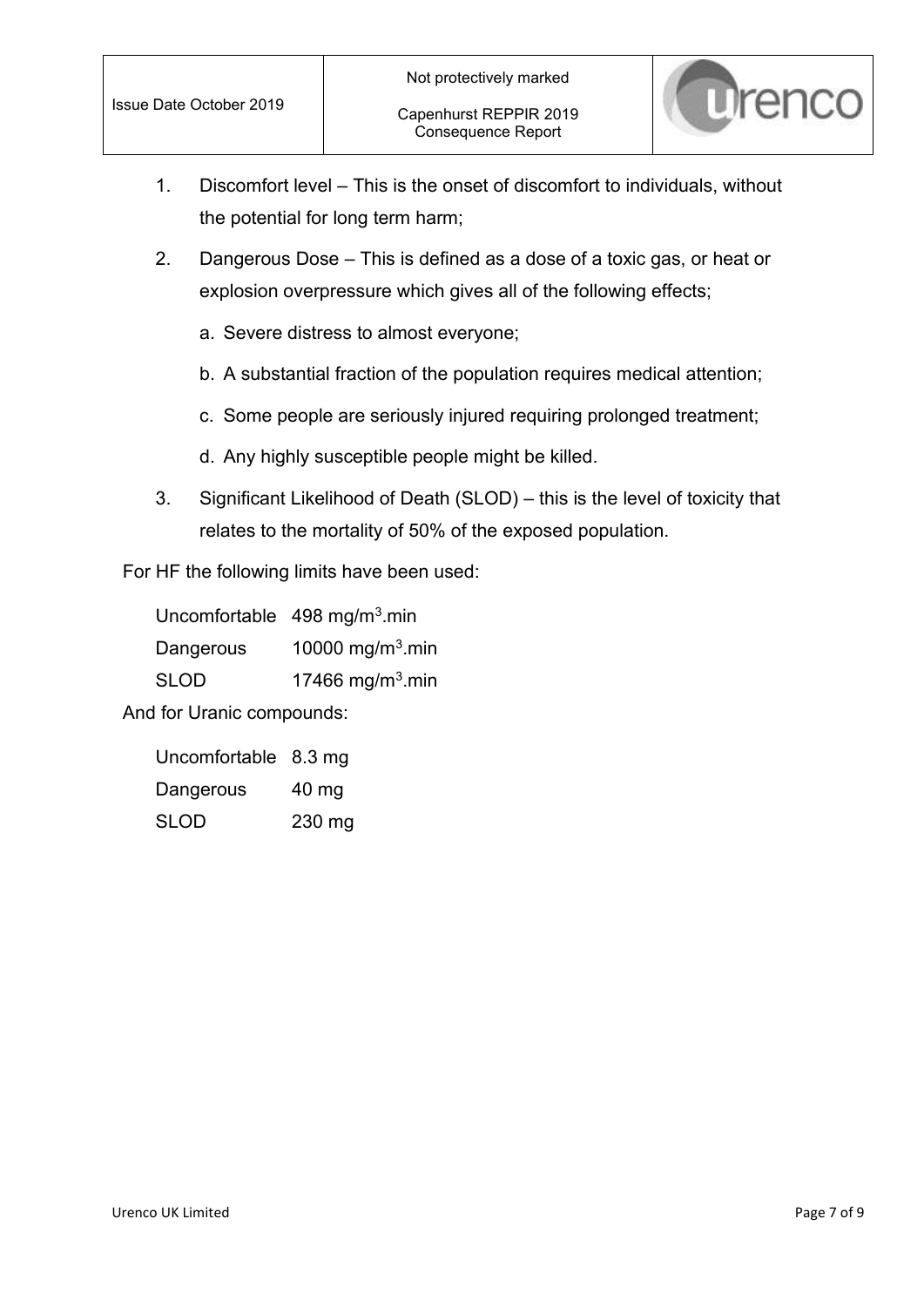|                         | Downwind distance in km |                |             |
|-------------------------|-------------------------|----------------|-------------|
| Contour                 | $D(5)$ 2 hr             | $D(5)$ 8 hr    | $F(2)$ 2 hr |
| <b>HF SLOD</b>          | 0.12                    | 0.18           | 0.4         |
| <b>HF Danger</b>        | 0.16                    | 0.4            | 0.4         |
| <b>HF Uncomfortable</b> |                         | $\overline{2}$ | 3           |
| <b>U SLOD</b>           | 0.2                     | 0.4            | 0.6         |
| U Dangerous Dose        | 0.6                     | 0.8            | 2           |
| U Uncomfortable         | 2                       | 3              |             |

Table: Downwind distances (km) for chemo-toxic effects.

It can be seen from the table of results above that uranium intakes are estimated to result in a significant likelihood of death out to a downwind distance of 200 m – 400 m in average weather conditions for a release that terminates in two hours or eight hours respectively. It is dangerous over 600 m – 800 m and potentially uncomfortable over 2 km – 3 km. On the basis of this information, 800 m downwind of potential accident areas would be a sensible range for a plan to implement urgent sheltering to reduce serious non-radiological impacts. An indicative plot of this contour is shown in [Figure 1](#page-8-0) as the outer shape.

#### **Discussion**

The 400 m contour is in a rural setting but, if it were adopted as the basis of the DEPZ the local authority would have to make some decisions about where to draw the line with respect to a number of houses just outside the zone.

The 800 m contour comes close to housing to the north and overlaps housing to the east. Again the local authority would have to make some choices about the DEPZ.